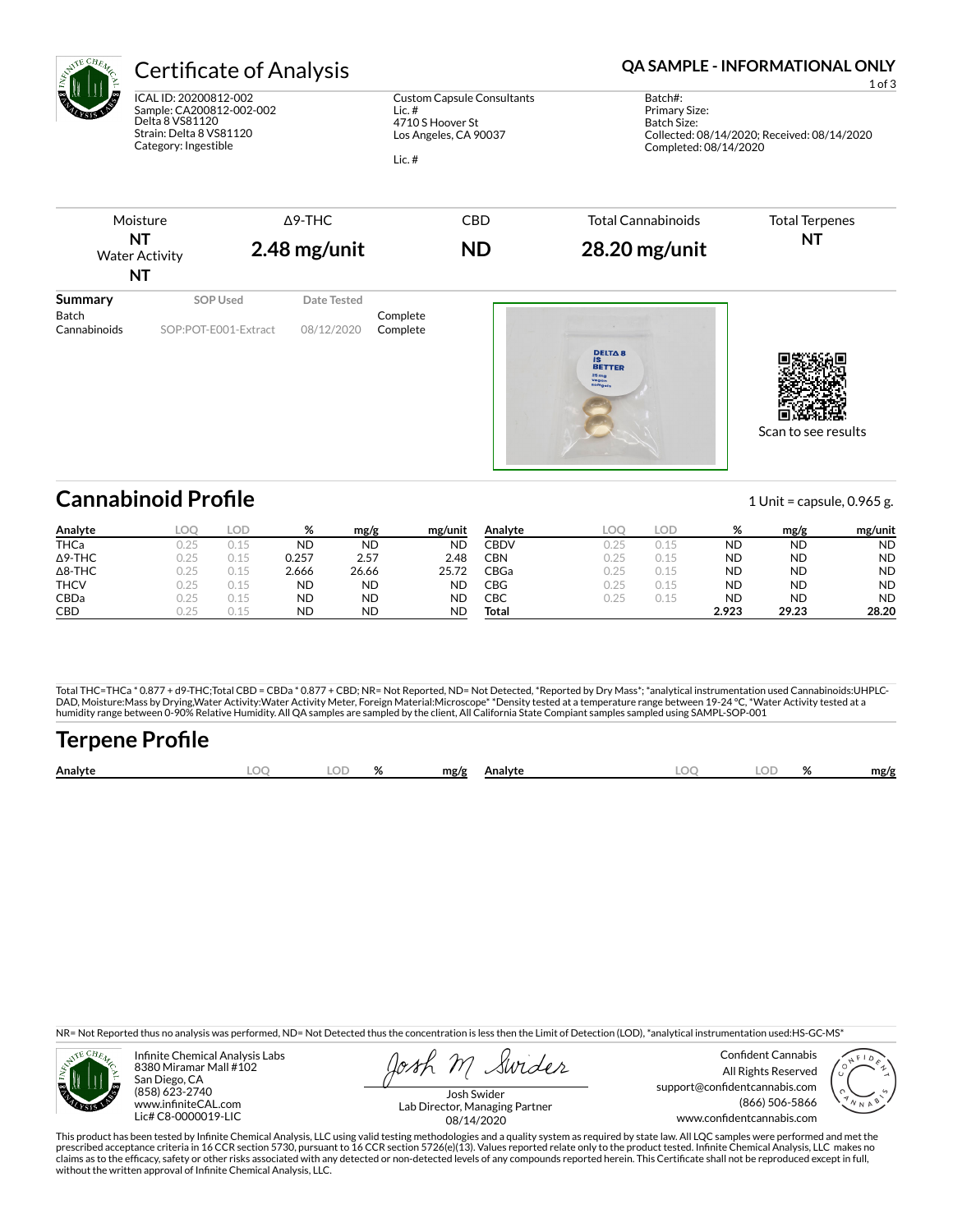ICAL ID: 20200812-002 Sample: CA200812-002-002 Delta 8 VS81120 Strain: Delta 8 VS81120 Category: Ingestible

Custom Capsule Consultants Lic. # 4710 S Hoover St Los Angeles, CA 90037

Lic. #

## Certificate of Analysis **Certificate of Analysis QA SAMPLE - INFORMATIONAL ONLY**

2 of 3

Batch#: Primary Size: Batch Size: Collected: 08/14/2020; Received: 08/14/2020 Completed: 08/14/2020

### **Residual Solvent Analysis**

| $\sim$<br>Category: | OC | LOP. | .imit | Status | Category | nn | LOF. | Limit | Status | Category $\angle$ | LOD. | -imi* | Status |
|---------------------|----|------|-------|--------|----------|----|------|-------|--------|-------------------|------|-------|--------|
|                     |    |      |       |        |          |    |      |       |        |                   |      |       |        |

NR= Not Reported thus no analysis was performed, ND= Not Detected thus the concentration is less then the Limit of Detection (LOD) ,\*analytical instrumentation used=HS-GC-MS\*

### **Heavy Metal Screening**

| $\sim$<br>λC<br>$-$<br>$\sim$ | OF<br>∽<br>$\overline{\phantom{a}}$ | Limit | status |
|-------------------------------|-------------------------------------|-------|--------|
|                               |                                     |       |        |

NR= Not Reported thus no analysis was performed, ND= Not Detected thus the concentration is less then the Limit of Detection (LOD) , \*analytical instrumentation used:ICP-MS\*

### **Microbiological Screening**

| −∍uı⊾<br>. |  |
|------------|--|

ND=Not Detected; \*analytical instrumentation used:qPCR\*



Infinite Chemical Analysis Labs 8380 Miramar Mall #102 San Diego, CA (858) 623-2740 www.infiniteCAL.com Lic# C8-0000019-LIC

Josh M Swider

Confident Cannabis All Rights Reserved support@confidentcannabis.com (866) 506-5866 www.confidentcannabis.com



Josh Swider Lab Director, Managing Partner 08/14/2020

This product has been tested by Infinite Chemical Analysis, LLC using valid testing methodologies and a quality system as required by state law. All LQC samples were performed and met the<br>prescribed acceptance criteria in without the written approval of Infinite Chemical Analysis, LLC.